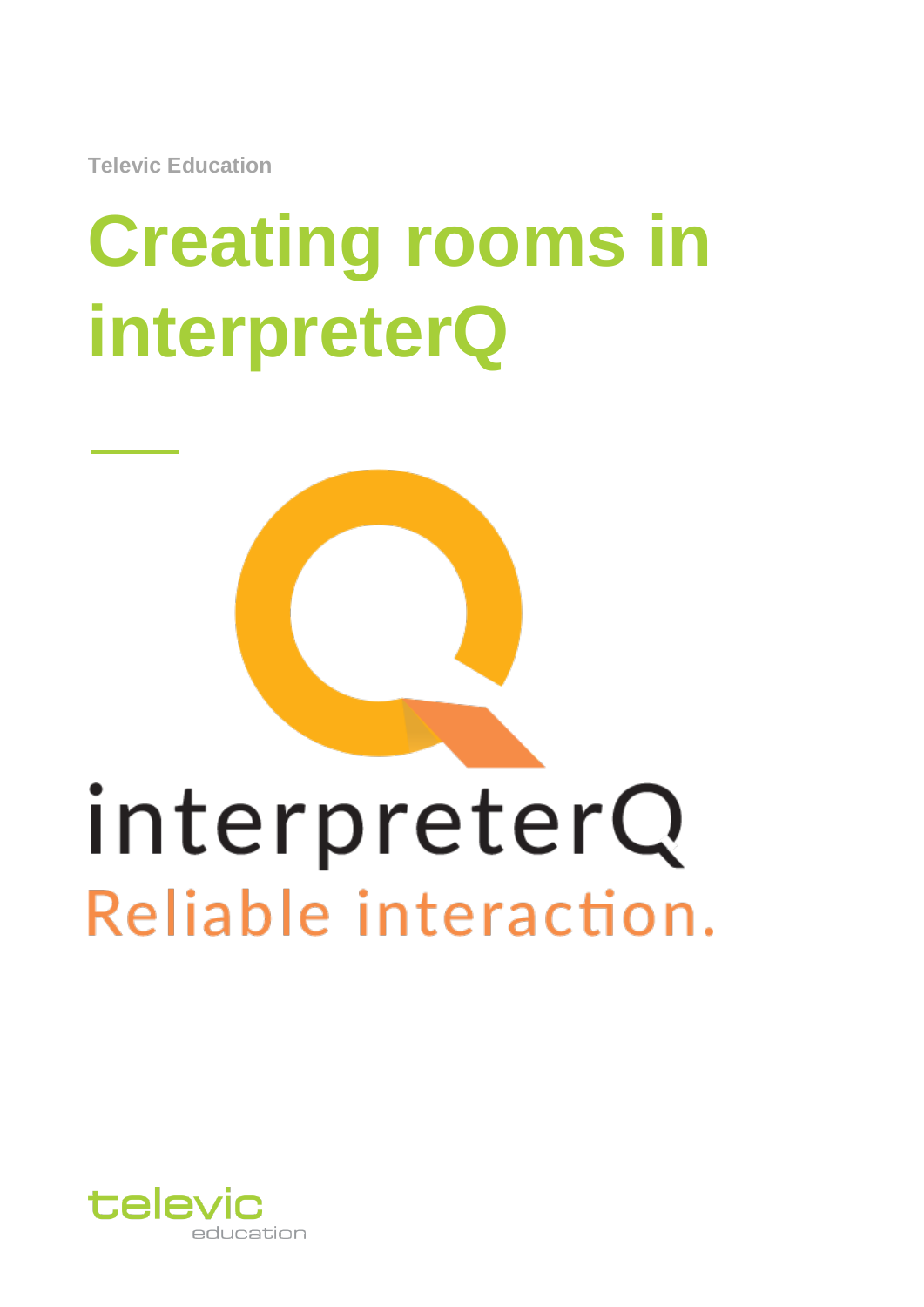### <span id="page-1-0"></span>**Table of contents**

|  | About                          | 3  |  |  |  |  |
|--|--------------------------------|----|--|--|--|--|
|  | 1.2 Page BreakDual booth setup |    |  |  |  |  |
|  | 1.3 Conference table setup     |    |  |  |  |  |
|  | 1.4 Identifying the booth PCs  | 9  |  |  |  |  |
|  | 1.5 Setting up multiple rooms  | 10 |  |  |  |  |

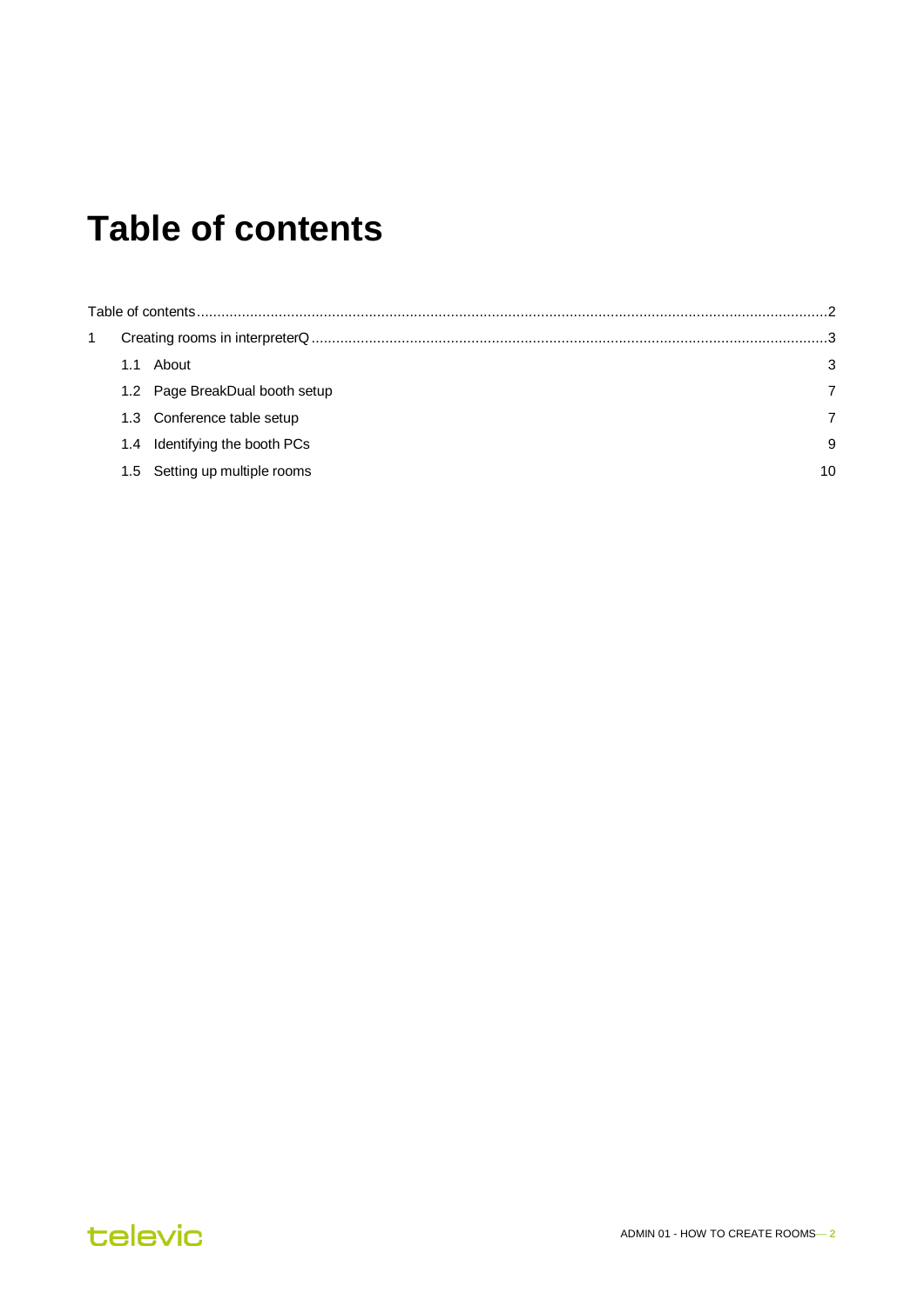## <span id="page-2-0"></span>**1 Creating rooms in interpreterQ**

#### <span id="page-2-1"></span>**1.1 About**

After launching Interpreter Control Center for the first time, a default room layout will be automatically created:

|                                                                                                                                                                                                                                                             | interpreterQ Control Center |                                                                                                 |                              |                                              |                                                                |                                   |                                                                                                               |                                                                                                                                                                          | $-$ 0 $\times$ |
|-------------------------------------------------------------------------------------------------------------------------------------------------------------------------------------------------------------------------------------------------------------|-----------------------------|-------------------------------------------------------------------------------------------------|------------------------------|----------------------------------------------|----------------------------------------------------------------|-----------------------------------|---------------------------------------------------------------------------------------------------------------|--------------------------------------------------------------------------------------------------------------------------------------------------------------------------|----------------|
| $\mathbf{t}$                                                                                                                                                                                                                                                | default                     |                                                                                                 |                              | $\circ$<br>画                                 | $\begin{array}{ccc} \circ & \circ & \circ \bullet \end{array}$ |                                   |                                                                                                               | $+$ New activity                                                                                                                                                         |                |
| $\overline{\blacksquare}$<br>$\blacksquare$<br>$\mathcal{L}^{\text{max}}_{\text{max}}$ and $\mathcal{L}^{\text{max}}_{\text{max}}$ and $\mathcal{L}^{\text{max}}_{\text{max}}$<br>$\begin{array}{c c c c c} \hline \bullet & \bullet & \bullet \end{array}$ |                             | $\cup$<br>(Vermittel)<br>11111<br>03<br>$\cup$<br>Powered off<br>mm<br>$02\,$<br>U<br>Premidal! | U<br>Downston<br>11111<br>04 | U<br><b>Symmetric</b><br>$_{\rm HIII}$<br>05 | $\cup$<br>Printed off<br>11111<br>$06$                         | U<br>Permanent off<br>11111<br>07 | U<br><b>UPServived AV</b><br>11111<br>$^{66}$<br>$\cup$<br>Powered off<br>mm<br>$^{09}$<br>U<br>Permitted AID |                                                                                                                                                                          |                |
|                                                                                                                                                                                                                                                             |                             | ши<br>01                                                                                        |                              |                                              |                                                                |                                   | 11111<br>$_{70}$                                                                                              |                                                                                                                                                                          |                |
|                                                                                                                                                                                                                                                             |                             |                                                                                                 |                              |                                              |                                                                |                                   |                                                                                                               |                                                                                                                                                                          |                |
|                                                                                                                                                                                                                                                             |                             |                                                                                                 |                              |                                              |                                                                |                                   |                                                                                                               |                                                                                                                                                                          |                |
| $\rightarrow$                                                                                                                                                                                                                                               |                             |                                                                                                 |                              |                                              |                                                                |                                   |                                                                                                               | $\textcircled{\scriptsize{12.1}}\hspace{1.0pt}\textcircled{\scriptsize{12.1}}\hspace{1.0pt}\textcircled{\scriptsize{12.1}}\hspace{1.0pt}\textcircled{\scriptsize{12.1}}$ |                |

This layout can now be adapted to or replaced with the actual layout of the current room. This is to be done by a system administrator.

An administrator can access the room setup by first logging in as administrator:

|                                                             | Admin rights required<br>×                   |
|-------------------------------------------------------------|----------------------------------------------|
|                                                             | Please enter the admin password to continue. |
| John Abrams<br>$\boldsymbol{\Theta}$<br>j.abrams@edu.vub.uk | Password:                                    |
| <b>NL</b><br>FR<br>CN<br><b>RU</b><br>EN                    | Continue<br>Cancel                           |
| ြ Logon as administrator                                    |                                              |



 $\ddot{\alpha}$ 

 $\bullet$ 

 $\Theta$ 

Ń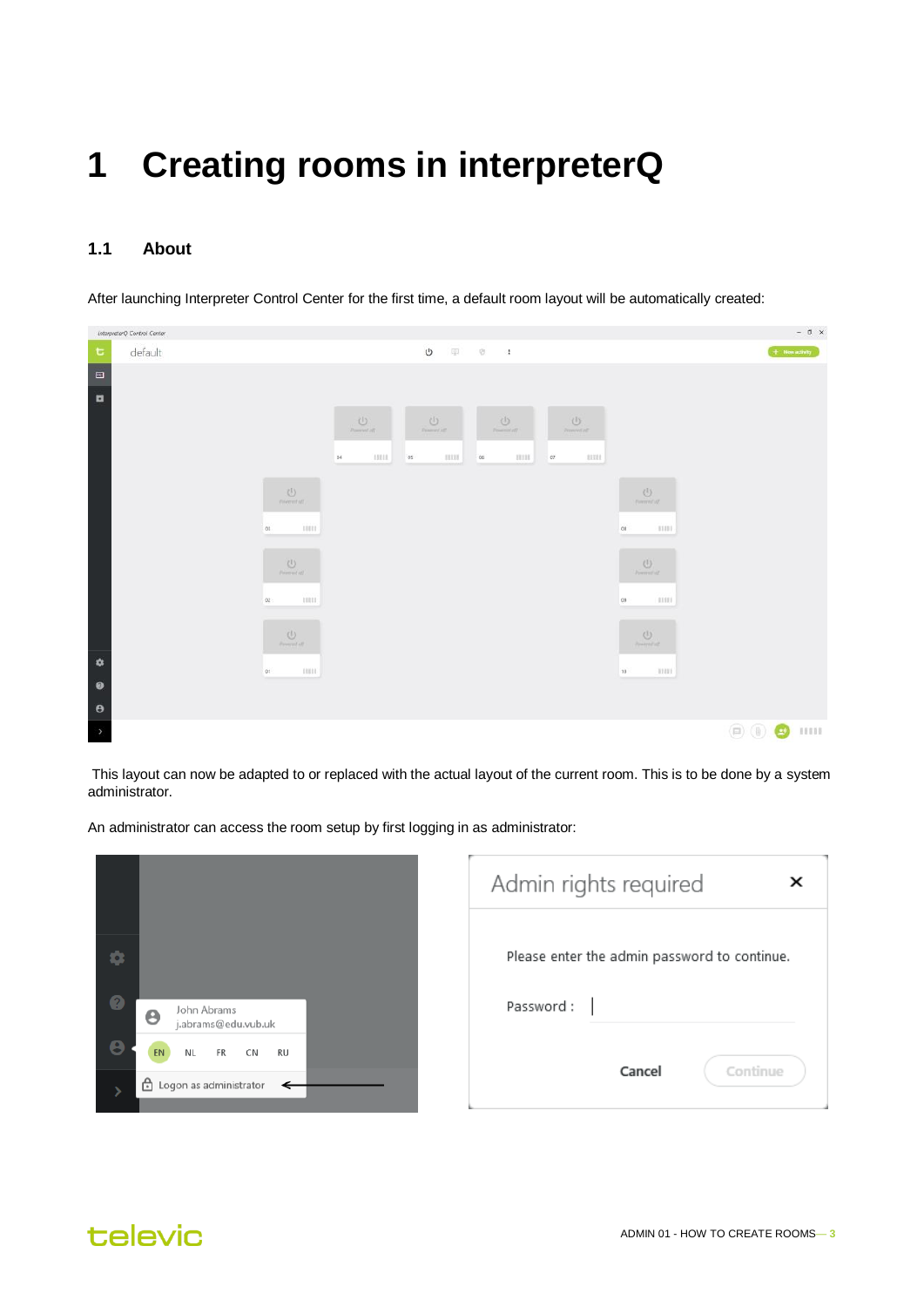Once logged in as administrator, a room setup icon will appear in the menu bar on the left side:



This icon opens the room editing screen, where new room layouts can be created:

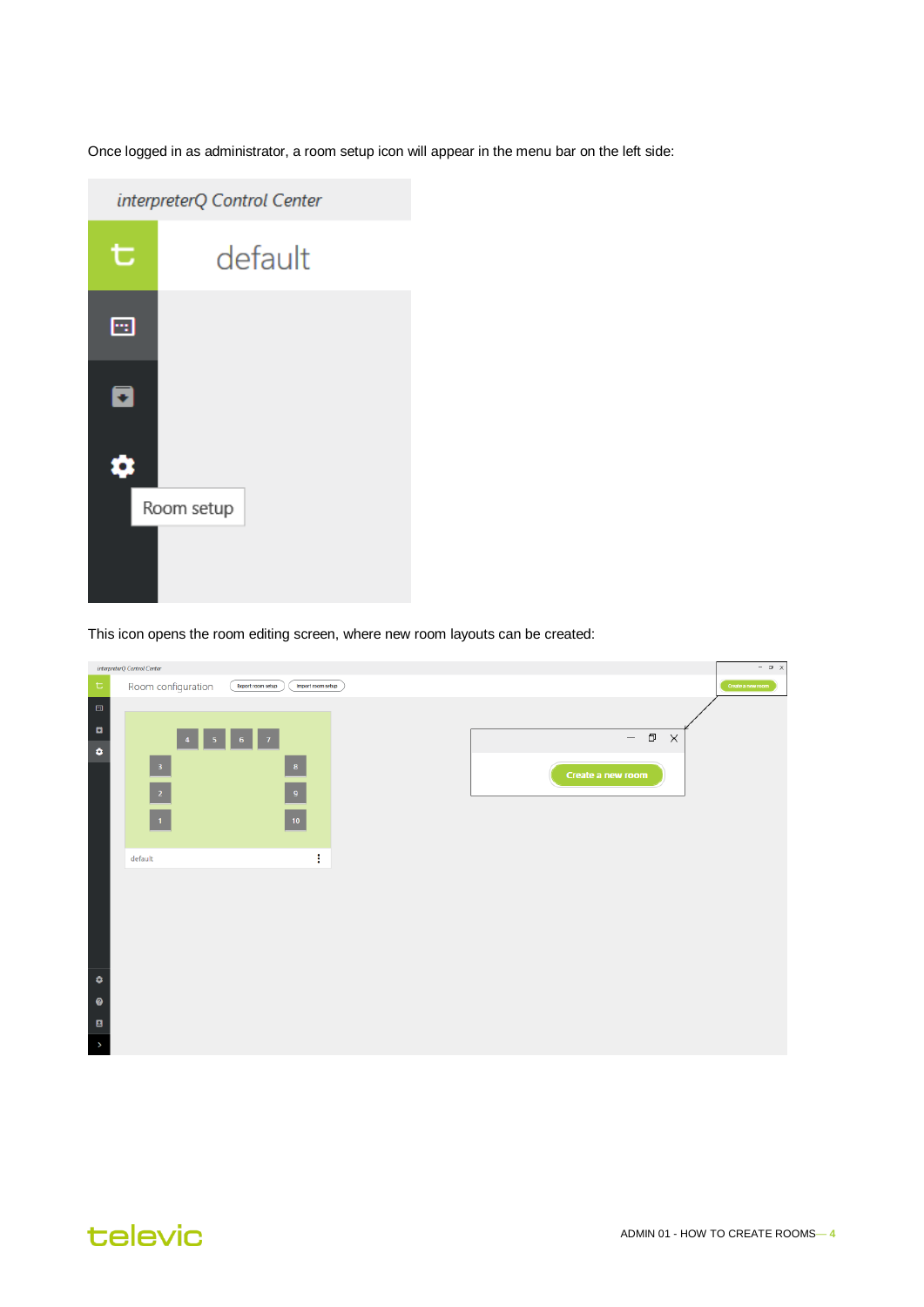

A basic U-shaped or L-shaped layout can be selected with a few clicks. This layout can then be further edited:



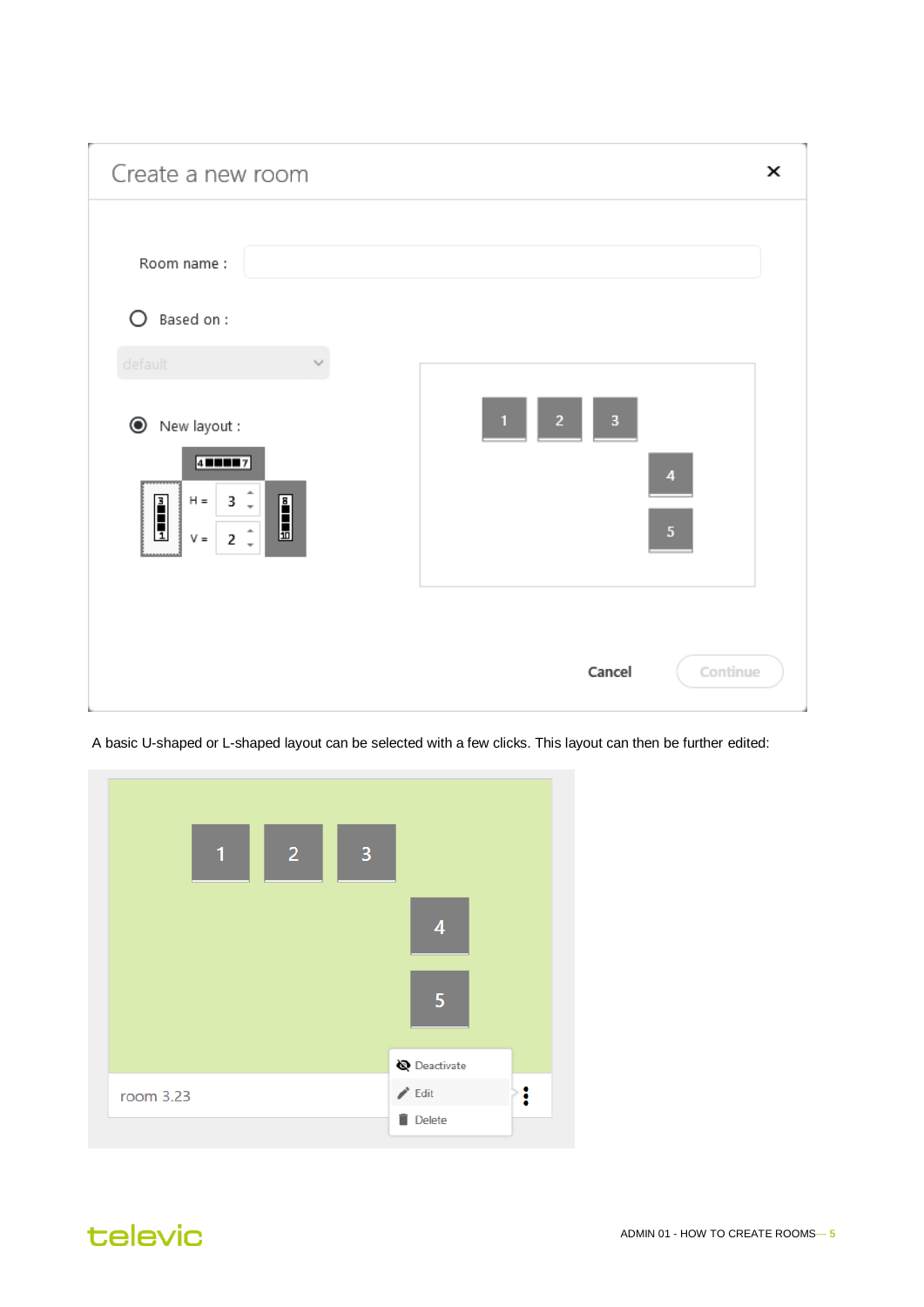| Index : $\begin{vmatrix} 1 & \hat{x} \end{vmatrix}$ | $1 \frac{1}{x}$<br>ID:                                                                         | Name: room 3.23 |   |                                       |  |
|-----------------------------------------------------|------------------------------------------------------------------------------------------------|-----------------|---|---------------------------------------|--|
| Initialize                                          | Import from TCC                                                                                |                 |   | + Add table + Add booth Delete / Edit |  |
|                                                     |                                                                                                | $\overline{2}$  | 3 |                                       |  |
|                                                     |                                                                                                |                 |   | 4                                     |  |
|                                                     |                                                                                                |                 |   | 5                                     |  |
|                                                     | Use the arrow keys to position the selected booth(s) on the layout. Use + or - to resize them. |                 |   |                                       |  |

The index defines in which order the different rooms will be shown in the ICC classroom view, the ID is a unique room identifier. You can select one or multiple booths (use the Ctrl-key for multi-select) and move them around using the arrow keys, or resize them using the +/- keys.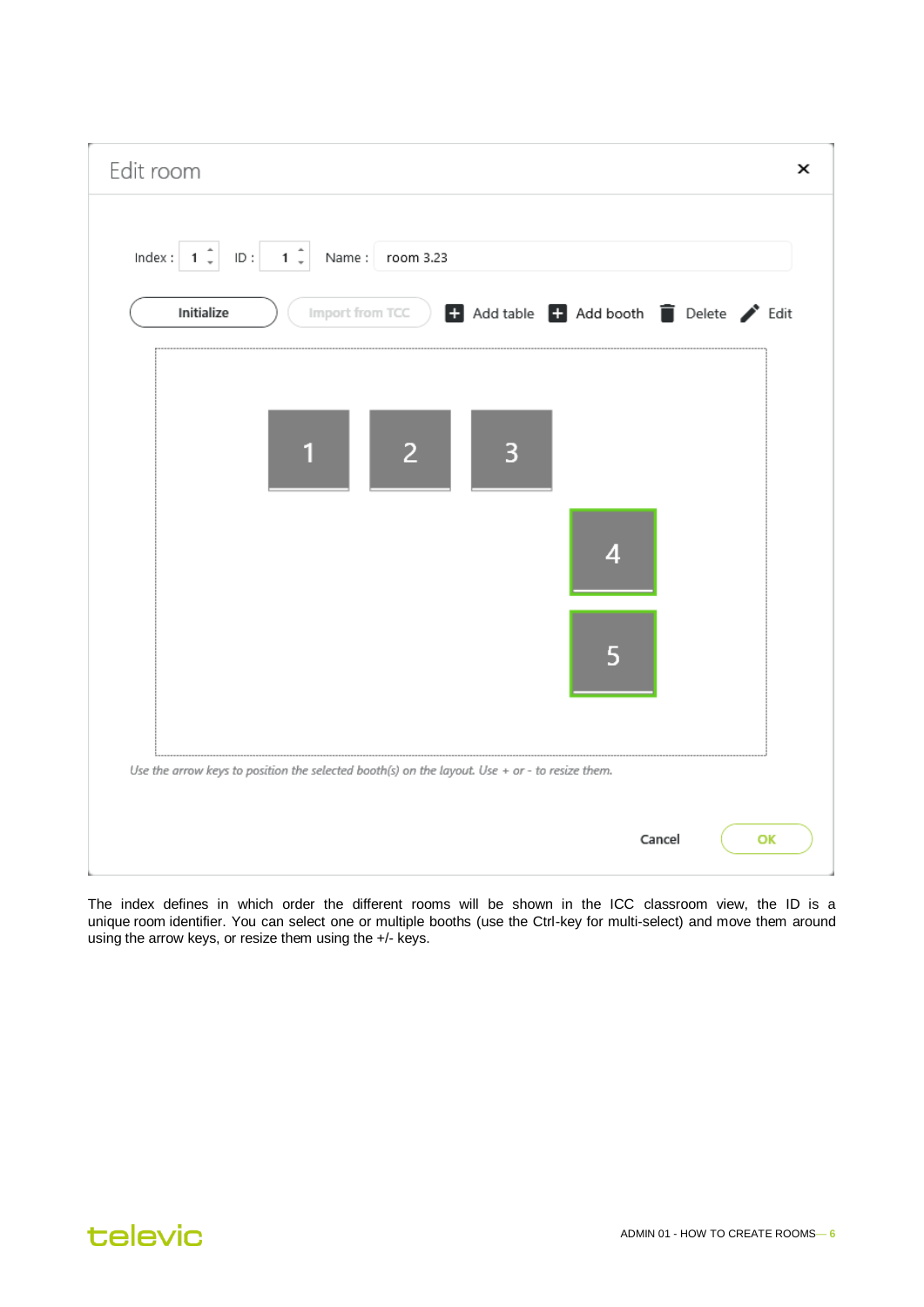#### <span id="page-6-0"></span>**1.2 Page BreakDual booth setup**

After selecting one or more booths, you can click the "Edit" button to specify if a booth is a single or dual booth, and in which order the interpreter desks of a dual booth are shown in the ICC user interface:

| Edit booth properties<br>×                 |
|--------------------------------------------|
| 5<br>Position                              |
| $\blacktriangleright$ This is a dual booth |
| C<br>desk 1<br>desk 2                      |
| L.<br>desk <sub>2</sub><br>desk 1          |
| <b>Continue</b><br>Cancel                  |

#### <span id="page-6-1"></span>**1.3 Conference table setup**

When the room contains a conference table with delegate units, a table representation can be added to the room layout, using the "Add table" button. This way the teacher will be able to remotely control all delegate microphones on the table:



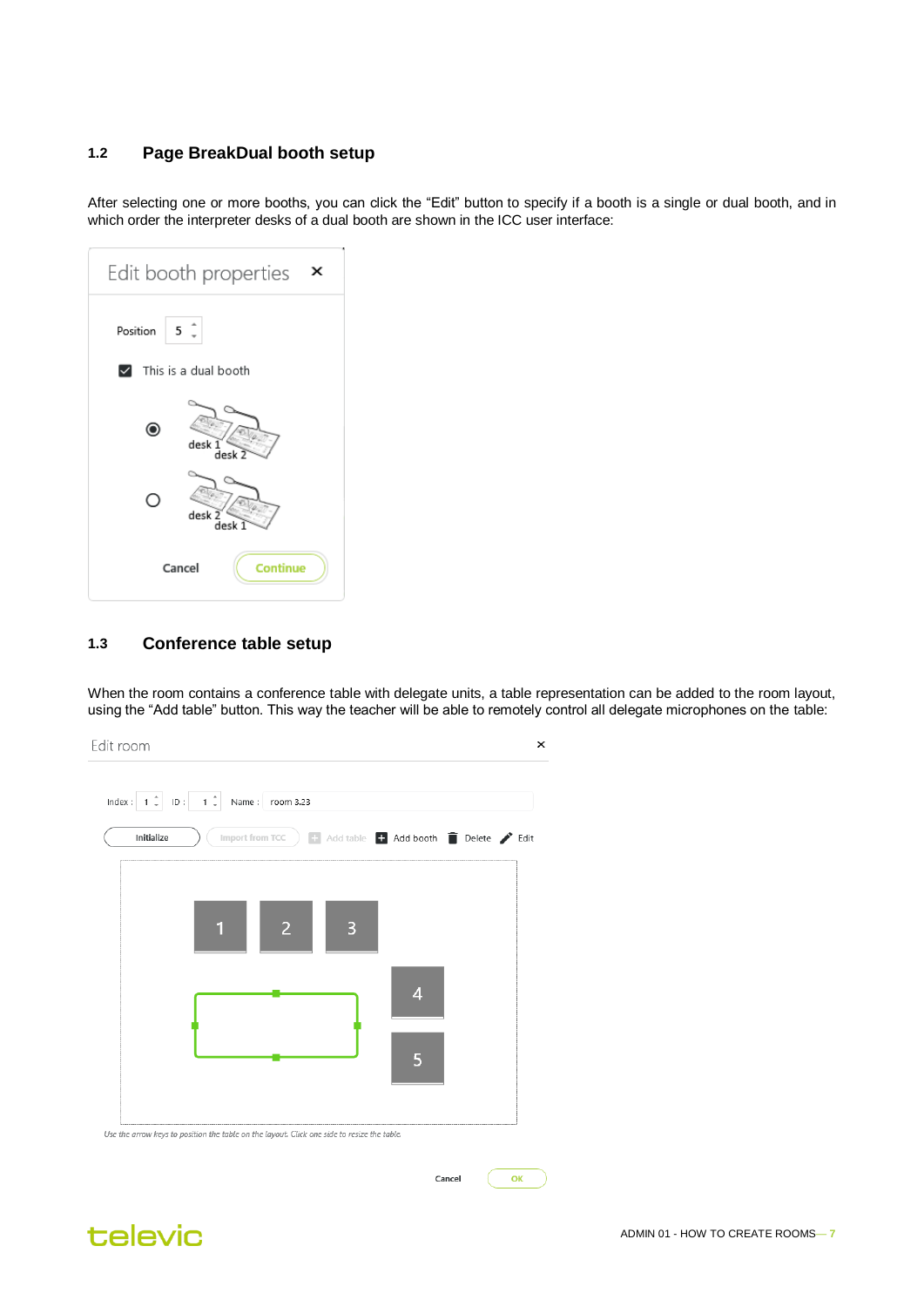The table can be positioned and resized using the arrow keys. Microphones can be added to the table by clicking the "Edit" button:

| Microphone configuration |          |          |                            |     |                                                            |                            |                           |        |                                                                                                           |                 |
|--------------------------|----------|----------|----------------------------|-----|------------------------------------------------------------|----------------------------|---------------------------|--------|-----------------------------------------------------------------------------------------------------------|-----------------|
|                          |          |          |                            |     |                                                            |                            |                           |        |                                                                                                           |                 |
|                          |          |          |                            |     |                                                            |                            |                           |        |                                                                                                           |                 |
|                          |          |          |                            |     |                                                            |                            |                           |        |                                                                                                           |                 |
|                          |          |          |                            |     |                                                            |                            |                           |        |                                                                                                           |                 |
|                          |          |          |                            |     |                                                            |                            |                           |        |                                                                                                           |                 |
| 001                      | Ψ<br>002 | ◡<br>003 | $\ddot{\mathbf{v}}$<br>004 | 005 | $\mathbf{\hat{v}}$<br>006                                  | $\ddot{\mathbf{v}}$<br>007 | $\mathbf{\varphi}$<br>008 | 009    |                                                                                                           |                 |
|                          |          |          |                            |     |                                                            |                            |                           |        |                                                                                                           |                 |
|                          |          |          |                            |     |                                                            |                            |                           |        |                                                                                                           |                 |
|                          |          |          |                            |     |                                                            |                            |                           |        | Use the arrow keys to position the mics on the table. Use the ENTER key to activate a microphone, use the |                 |
|                          |          |          |                            |     | Tab/Shift-Tab keys to select the next/previous microphone. |                            |                           |        |                                                                                                           |                 |
|                          |          |          |                            |     |                                                            |                            |                           | Cancel |                                                                                                           | <b>Continue</b> |

Below the table, all microphones are depicted which are actually detected on the Plixus network. Use the arrow keys to position the mics on the table one by one. While doing so, use the ENTER key to activate a microphone, and check on the conference table which microphone has its LED ring lighted up. This way you can link each of the microphone icons with an actual microphone on the table, and position the icon accordingly on the ICC table layout.

With the Tab/Shift-Tab keys you can easily switch to the next/previous microphone icon while doing the setup.

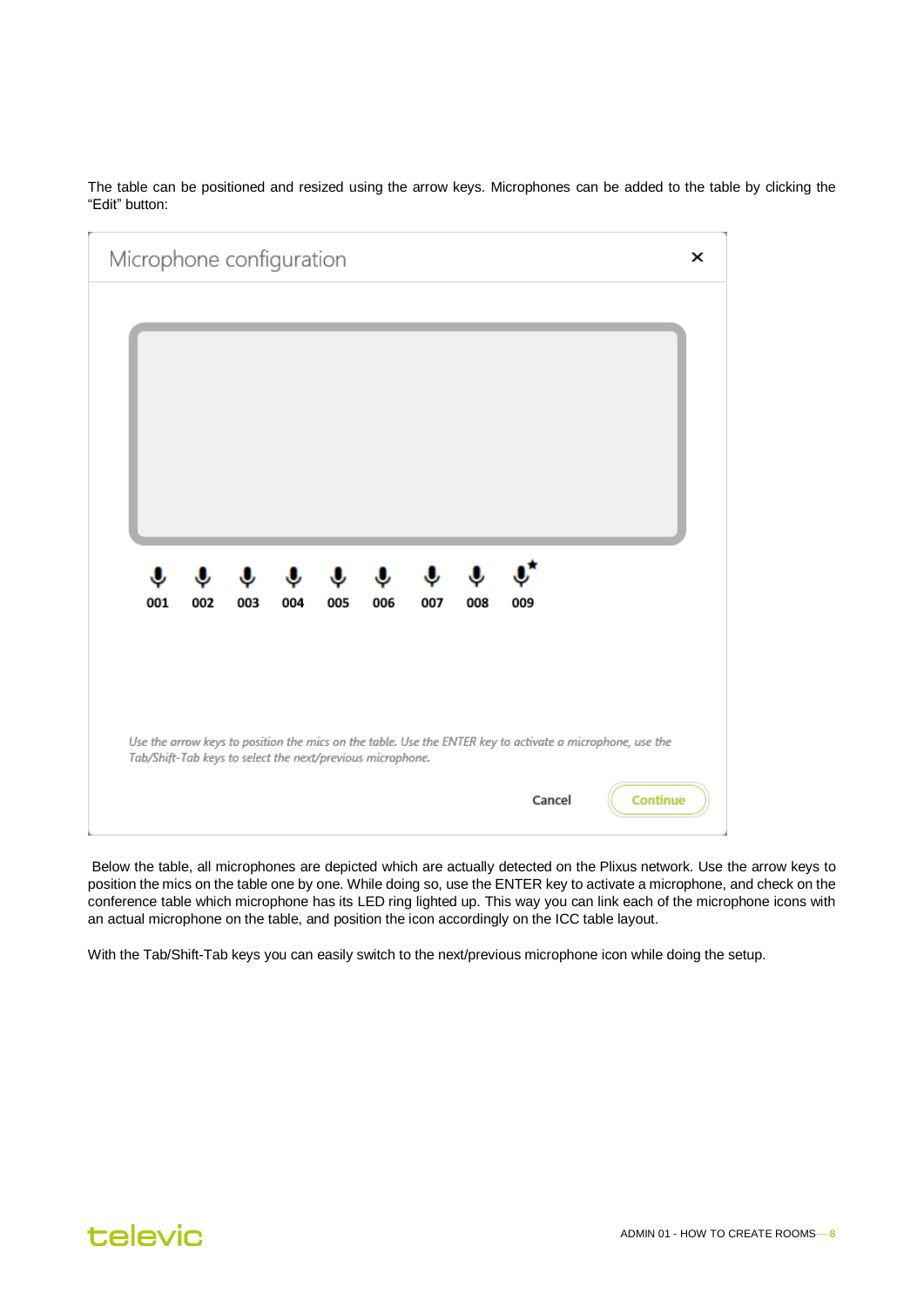#### <span id="page-8-0"></span>**1.4 Identifying the booth PCs**

After drawing the room layout each of the booth PCs needs to be "identified". This means that each PC needs to be linked to its representation in the room layout. This is done during an identification procedure, which is started by clicking the "Initialize" button in the room editing dialog:

| interpreterQ Control Center |              | Edit room<br>$\times$                                                                                                                                                | O X<br>н.         |
|-----------------------------|--------------|----------------------------------------------------------------------------------------------------------------------------------------------------------------------|-------------------|
| $\mathbf{t}$                | Room configu |                                                                                                                                                                      | Create a new room |
| $\Box$                      |              | Index : $\begin{array}{ c c c c c }\n\hline\n1 & \uparrow & \quad \text{ID} : & \text{101} & \uparrow & \text{Name :} & \text{room 1.23}\n\hline\n\end{array}$       |                   |
| $\blacksquare$              |              | + Add table + Add booth Delete / Edit<br>Initialize<br>Import from TCC                                                                                               |                   |
| $\bullet$                   |              |                                                                                                                                                                      |                   |
|                             | room 1.23    | N<br>Position configuration<br>×<br>Click Continue, then click <enter> in each booth to<br/>identify the booth positions from 1 to 5<br/>Continue<br/>Cancel</enter> |                   |
| $\bullet$                   |              | 5                                                                                                                                                                    |                   |
| $\bullet$                   |              |                                                                                                                                                                      |                   |
| $\blacksquare$              |              |                                                                                                                                                                      |                   |
|                             |              | OK<br>Cancel                                                                                                                                                         |                   |

After clicking "Continue" in the ICC popup, walk to each of the booths in the same order as the position numbers in the room layout, and click <ENTER> on the booth PC keyboard.

Each booth PC screen shows the next available position, which you assign to the PC by clicking <ENTER>:



televic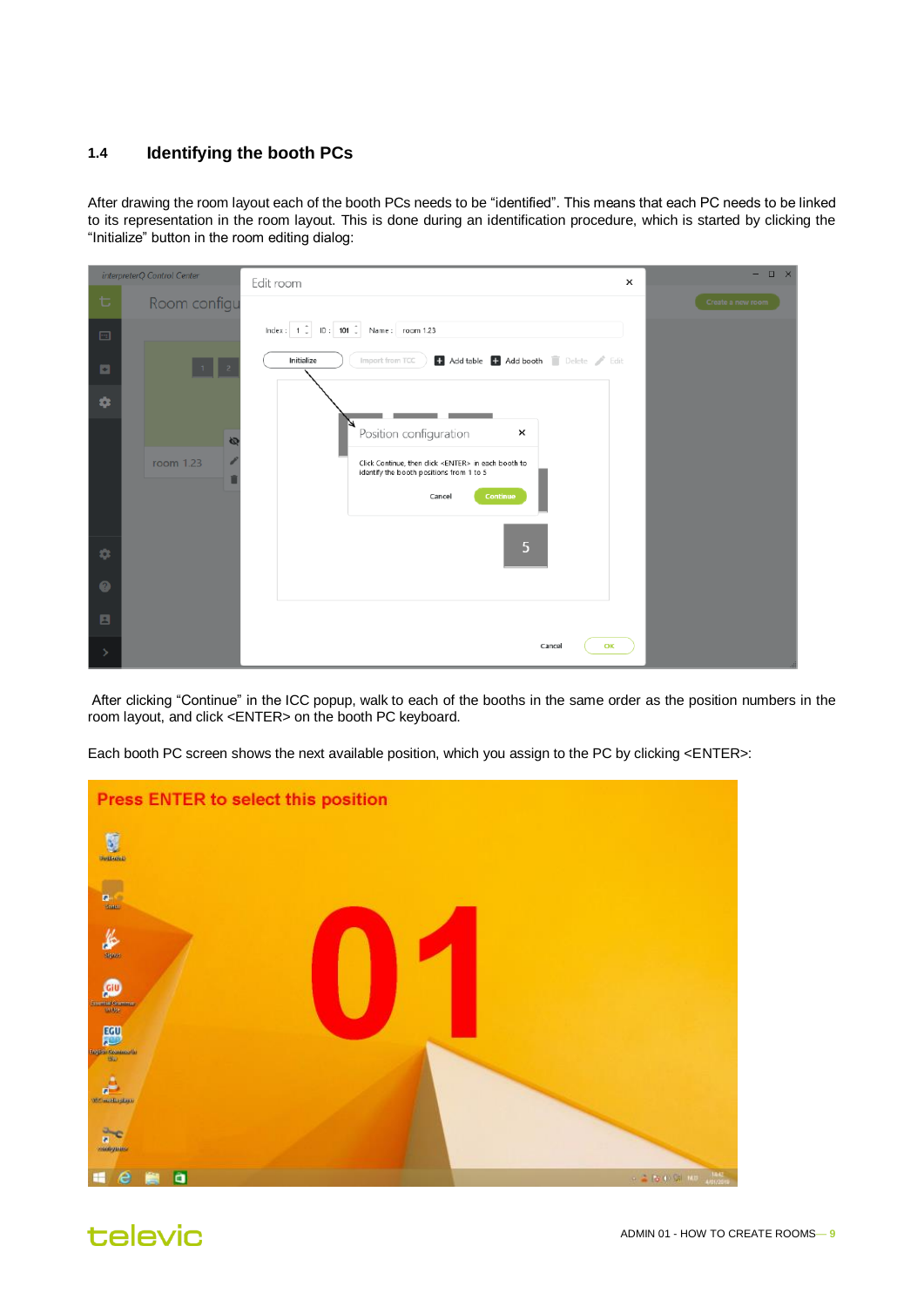#### <span id="page-9-0"></span>**1.5 Setting up multiple rooms**

In many cases you will need to configure only one single room in ICC. However, interpreterQ offers the possibility to couple multiple rooms so that they can controlled by 1 teacher from a central place. In that case the bottom bar of the ICC main screen contains a tab for each room, and the teacher can control the distant room exactly the same way as the room he is located in:



In most cases, when using a multi-room setup, there will be a teacher PC with Interpreter Control Center available in each of the rooms. In order to minimize the workload for setting up the room layouts in the different ControlCenter applications, the most efficient workflow is as follows:

- 1. In each of the rooms, use the local Interpreter Control Center to configure the room and identify the booth PCs of that room. While doing so, make sure to use a unique room identifier for each of the rooms.
- 2. Export the room layout and booth PC identification info by clicking the "Export" button (see screenshot below). The data can be stored on a USB stick.
- 3. In each of the Interpreter Control Centers, import the data of the other rooms by using the "Import" button in the room setup screen. You can modify the "Index" for each room to choose the order in which the room tabs are displayed in the ICC bottom bar.

This way you need to do the room layout and PC identification only once for each room, and reuse this info in the ICC of all other rooms.